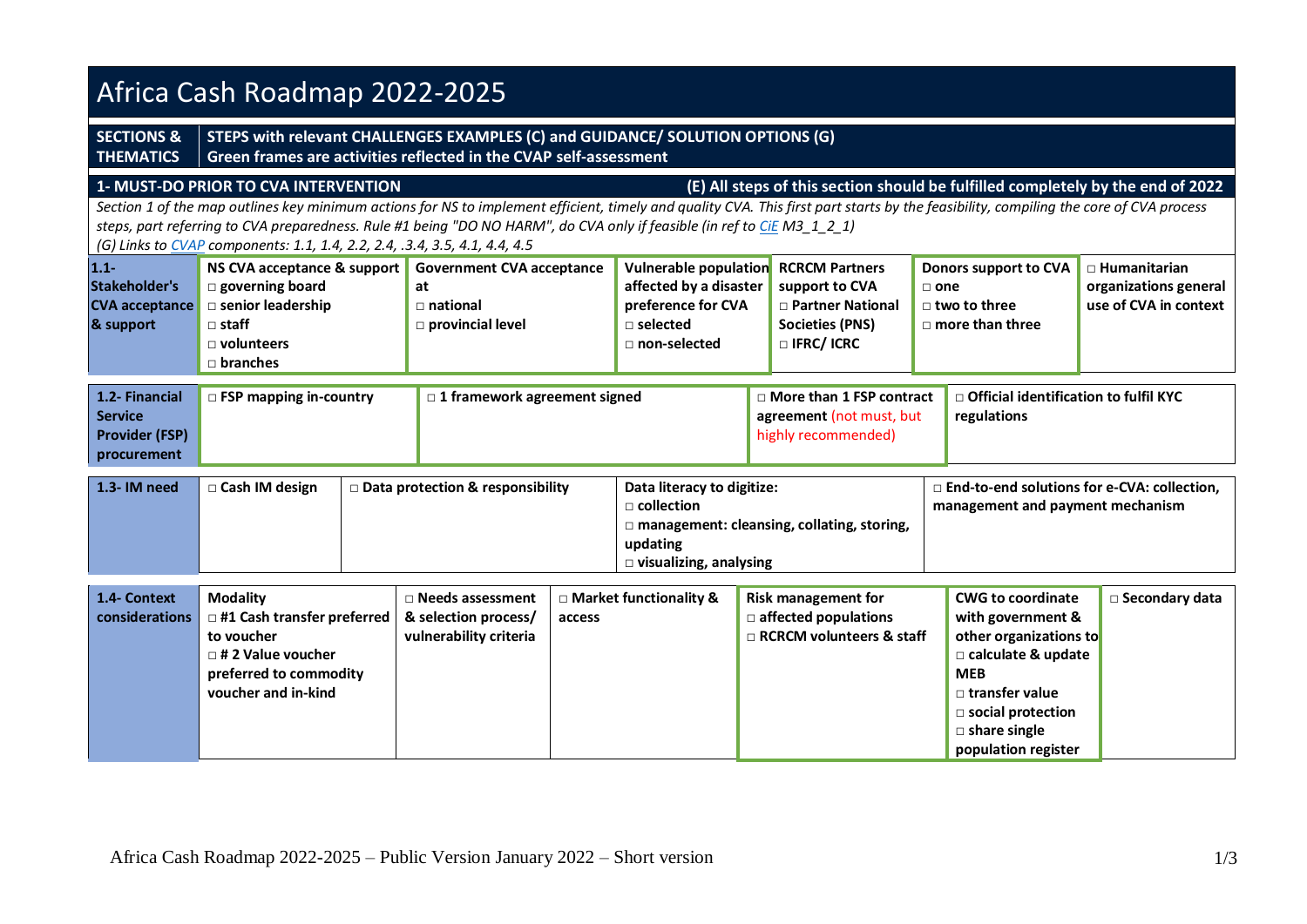| <b>2- RESPONSE OPTIONS</b><br>(E) A minimum of 6 steps of this section should be fulfilled on a yearly base<br>Section 2 of the tool focuses on response options; i.e. designing your CVA to obtain quality outcomes. Different tested response options are listed below, which are within RCRCM<br>mandates and priorities. Further guidance to develop CVA beyond basic needs can be obtained by reaching out to your IFRC CVA focal points at cluster delegations or regional level. |                                                                                                                                                                                                                                    |  |            |  |                                                         |                                                                                  |  |                                                  |                                                     |  |                                               |                                        |  |
|-----------------------------------------------------------------------------------------------------------------------------------------------------------------------------------------------------------------------------------------------------------------------------------------------------------------------------------------------------------------------------------------------------------------------------------------------------------------------------------------|------------------------------------------------------------------------------------------------------------------------------------------------------------------------------------------------------------------------------------|--|------------|--|---------------------------------------------------------|----------------------------------------------------------------------------------|--|--------------------------------------------------|-----------------------------------------------------|--|-----------------------------------------------|----------------------------------------|--|
| 2.1- Sectors                                                                                                                                                                                                                                                                                                                                                                                                                                                                            | (G) Links to CVAP components: 2.2, 3.2, 3.4, 5.1<br>$\Box$ Basic-needs, food security,<br>□ Shelter, WASH, Health, Nutrition, Protection,<br>$\Box$ Multipurpose cash transfers<br>$\Box$ Group cash transfers (GCTs)              |  |            |  |                                                         |                                                                                  |  |                                                  |                                                     |  |                                               |                                        |  |
| application                                                                                                                                                                                                                                                                                                                                                                                                                                                                             | livelihoods                                                                                                                                                                                                                        |  | <b>DRR</b> |  |                                                         |                                                                                  |  |                                                  |                                                     |  |                                               |                                        |  |
| 2.2- Delivery<br>mechanisms                                                                                                                                                                                                                                                                                                                                                                                                                                                             | Different mechanism implemented<br>$\Box$ one<br>$\sqcap$ two-three<br>$\Box$ more than three                                                                                                                                      |  |            |  | $\Box$ Create, test, simulate,<br>validate & update SOP |                                                                                  |  | □ Avoid to deliver CVA without FSP<br>assistance |                                                     |  |                                               | □ National Social Protection<br>system |  |
| 2.3- Implemen-<br>tation timing                                                                                                                                                                                                                                                                                                                                                                                                                                                         | $\Box$ Within 3-4 months<br>$\Box$ Within 3-4 weeks                                                                                                                                                                                |  |            |  | $\Box$ Within 24-48 h                                   |                                                                                  |  |                                                  | $\Box$ Prior to actual disaster hits = Early Action |  |                                               |                                        |  |
| 2.4- Length &<br>frequency                                                                                                                                                                                                                                                                                                                                                                                                                                                              | $\Box$ One-time short-term 1-3 months                                                                                                                                                                                              |  |            |  | □ Multiple instalments<br>over 3-6 months               |                                                                                  |  |                                                  | □ Multiple instalments over 6-12 months             |  |                                               |                                        |  |
| 2.5- Cash<br>transfer value                                                                                                                                                                                                                                                                                                                                                                                                                                                             | □ Minimum Expenditure<br>□ Food Basket (FB)<br><b>Basket (MEB)</b>                                                                                                                                                                 |  |            |  | □ Sector-specific                                       |                                                                                  |  |                                                  | □ Accounting for security &<br>preferences          |  | $\Box$ Revision                               |                                        |  |
| $2.6 - Cash+$                                                                                                                                                                                                                                                                                                                                                                                                                                                                           | $\Box$ Organise awareness<br>$\Box$ Cash for livelihoods / safety<br>sessions in line with the needs<br>nets approach (linkages to<br>assessment (nutrition, WASH,<br><b>Zero Hunger</b><br>income generating activities,<br>etc.) |  |            |  |                                                         | $\Box$ Financial inclusion<br>□ PGI-sensitive CVA<br>and financial<br>management |  |                                                  |                                                     |  |                                               | $\Box$ Market support<br>activities    |  |
| 2.7- Technical<br>sector linkages   Action                                                                                                                                                                                                                                                                                                                                                                                                                                              | □ Forecast-based and Early<br>$\Box$ Red Ready and Preparedness<br>for Effective Response (PER)                                                                                                                                    |  |            |  | □ Urban Response                                        |                                                                                  |  | $\Box$ Migration                                 |                                                     |  | $\Box$ Environmental<br>considerations in CVA |                                        |  |